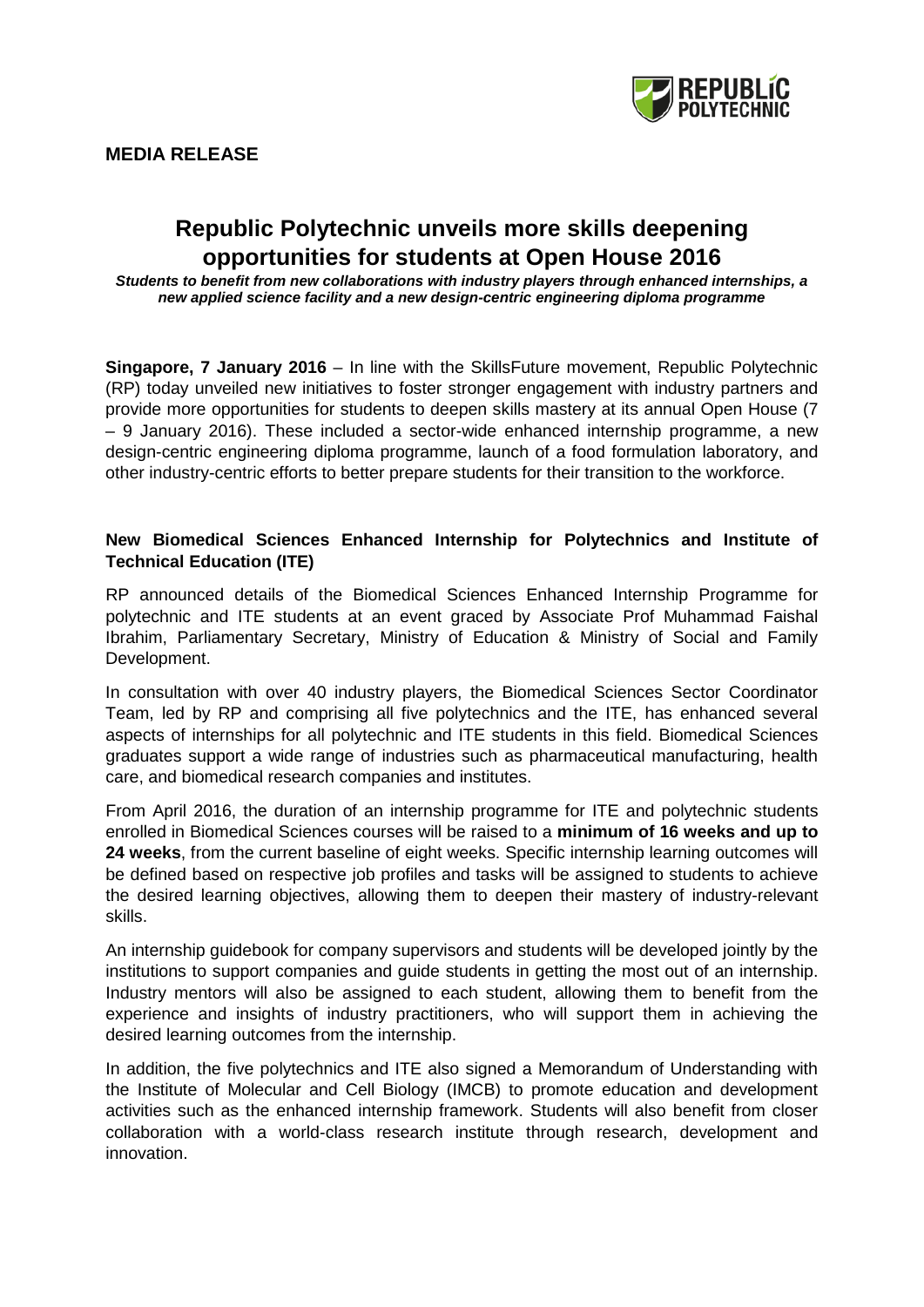

### **New food formulation laboratory**

During the Open House, RP launched a new food formulation lab, called Nu3Lab, to support the growing needs of the food manufacturing industry in addressing consumer demands and introducing new and improved products with health benefits. The new facility focuses on functional food formulation and comprises three specialised units: a Food Formulation unit equipped to support applied research, teaching, training and workshop sessions for students and F&B industry collaborators; a Sensory Evaluation unit, which provides a controlled environment for sensory analysis of food products; and a dedicated Food Processing unit, which is a clean environment facility and will house equipment such as ice-cream machines and ultra-heat treatment (UHT) systems for food processing.

RP Nu3Lab's specialised capabilities will provide hands-on learning experience for RP's applied science students as well as strengthen the capabilities of industry players. RP will be working closely with the Health Promotion Board (HPB) to ensure that new formulations meet the guidelines to achieve the Healthier Choice Symbol requirement. RP will also collaborate with the Agri-Food and Veterinary Authority of Singapore (AVA) to provide consultancy services for food labelling and advertising for the food industry. F&B companies can leverage the facility to carry out extensive sensory evaluation tests and formulate healthier products, through collaborative projects.

**Commenting on the new initiatives, Mr. Yeo Li Pheow, Principal/CEO, Republic Polytechnic said, "The importance of staying close to the needs of the industry, continually fostering closer ties and regular engagement, remains paramount. This year's Open House will mark our deeper industry collaborations and partnerships, as we continue to raise the bar on the learning experiences we provide to every RP student, equipping them with enhanced skills and industry relevance to excel in their future careers."** 

#### **Design-centric engineering diploma with business for innovation-driven economy**

Through regular industry engagement, RP has also noted increased industry demand for engineering professionals with multi-disciplinary skills. In response, the polytechnic will be rolling out a new Diploma in Engineering Design with Business (DEDB) commencing in the new academic year (April 2016). With a design and user-centric approach adopted by the programme, students will be able to develop innovative engineering solutions and cultivate an entrepreneurial mind-set to contribute to the growth of high-value engineering in Singapore. RP will collaborate with the Action Community for Entrepreneurship (ACE) and Design Business Chamber Singapore (DBCS) to roll out internships, joint projects, company visits and seminars to encourage students' entrepreneurial pursuits.

#### **Improving internship learning outcomes through technology and new partnerships for RP's School of Infocomm**

Students from RP's School of Infocomm can look forward to a new internship mobile application, known as "MyInternshipBuddy@WORK" or "MIB@WORK" for short, which will serve as a one-stop resource companion during their internships. Developed in collaboration with the Infocomm Development Authority (IDA), the application, currently in its pilot phase, will allow lecturers and company supervisors to contribute content for more structured and deeper learning at the workplace. With its customisable interface and features such as a pre-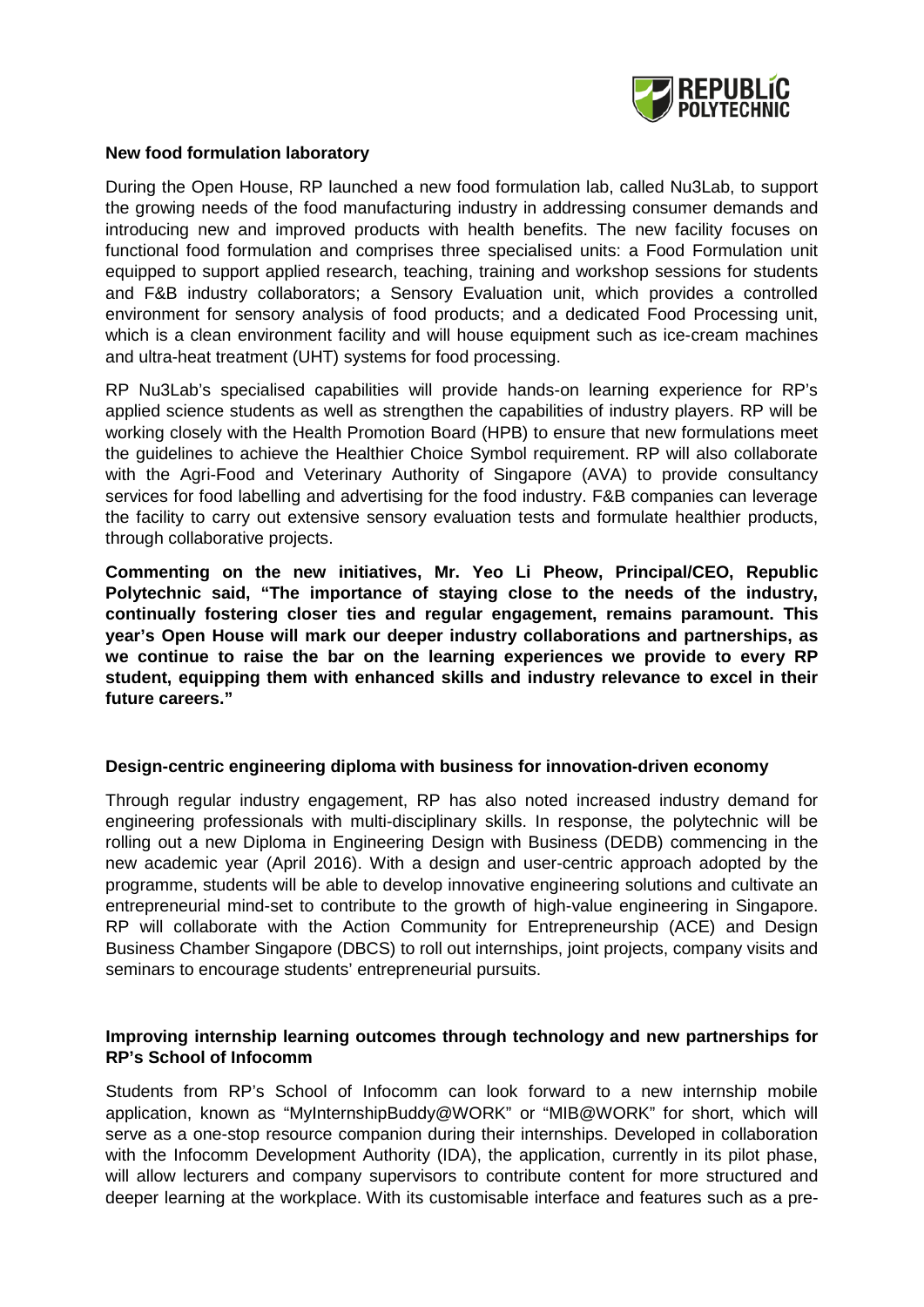

internship resource section to acquaint students with workplace guidelines and protocols to a weekly log for students to record their learning experiences for closer supervision, the application functions as a handy guide for students to navigate their first steps into the working world.

At an industry forum organised by the School of Infocomm on the second day of the RP Open House 2016, seven Memorandums of Understanding (MoUs) with healthcare providers Changi General Hospital and Eastern Health Alliance, and established industry players Element14, Integrated Health Information Systems, SAS Institute, SEC Consult, Spirent Communications and Vital.ORG will be inked. Through a range of programmes made available with the new partnerships, including internships, scholarships, collaborative projects, curriculum development, and more, RP's infocomm students can benefit from more industryrelevant training opportunities.

To date, Republic Polytechnic has signed over 300 MoUs and agreements with its 2,000 industry partners across diverse sectors, paving the way for its students to acquire work-ready skillsets and competencies to join the workforce upon graduation.

- Ends -

## **Note to Editors**

Factsheets for the following are available as appendices:

- Enhanced Internship Programme for the Biomedical Sciences sector
- RP Nu3Lab
- Diploma in Engineering Design with Business (DEDB)
- MyInternshipBuddy@WORK mobile application

## **About Republic Polytechnic Open House 2016**

Prospective students and parents can look forward to find out more about the various events and existing courses at RP Open House that is happening from 7-9 January 2016. Factsheets providing more information are also appended.

For more about RP Open House 2016, please visit: <http://www.rp.edu.sg/openhouse2016/>

## **About Republic Polytechnic**

The first educational institution in Singapore to leverage the Problem-based Learning approach for all its diploma programmes, Republic Polytechnic (RP) has seven schools and one academic centre offering forty-two diplomas in Applied Science, Engineering, Enterprise and Communication, Events and Hospitality, Infocomm, Sports, Health & Leisure, and Technology for the Arts.

Republic Polytechnic is committed to nurturing innovation and entrepreneurial learning in an environment that develops problem-solving skills and lifelong learning opportunities. Its holistic